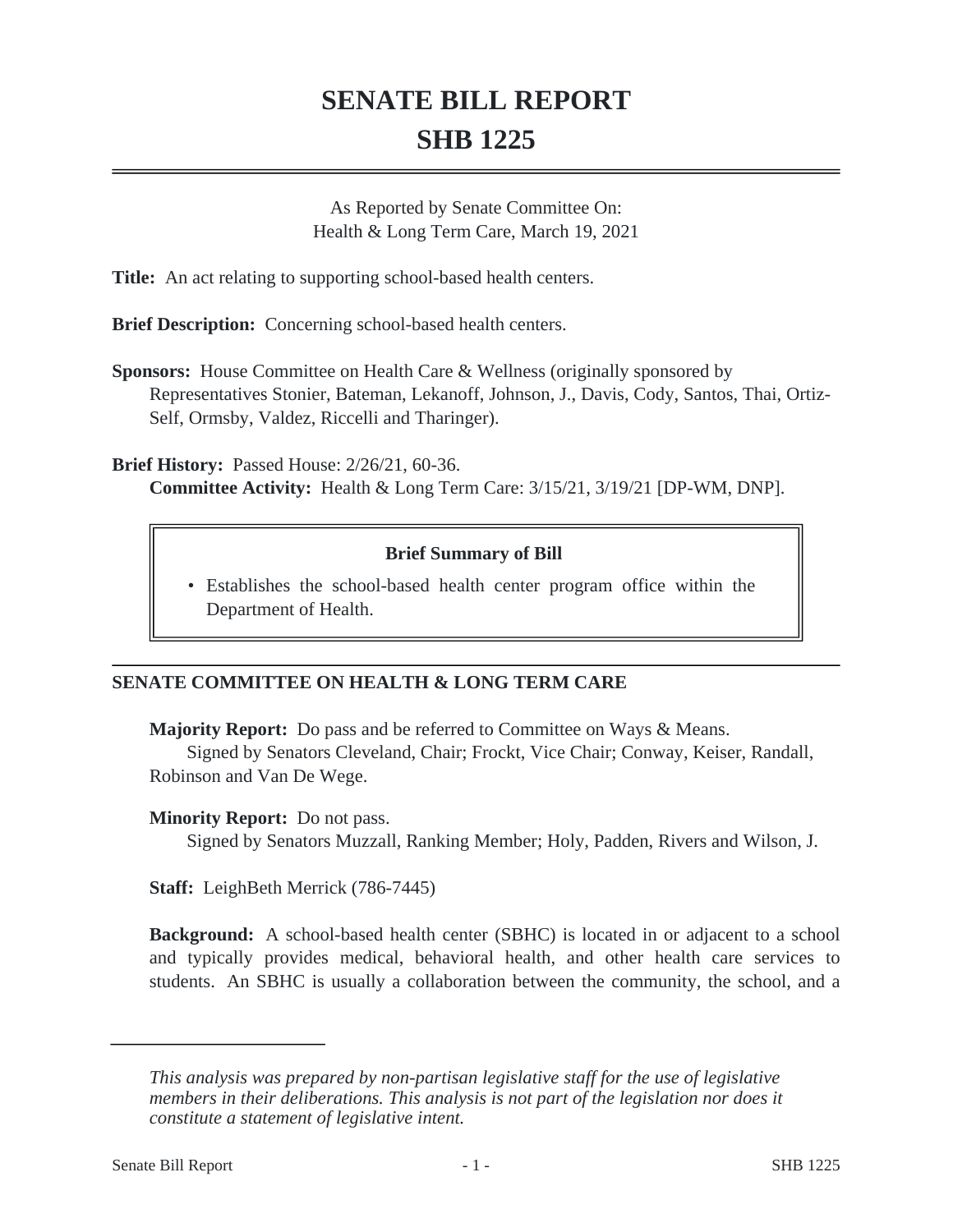health care sponsor. The health care sponsor may be a community clinic or health care system, hospital, public health department, or tribal program. Under this model, the health care sponsor staffs and operates the SBHC. SBHCs typically are staffed by a primary care provider, behavioral health care provider, and clinic coordinator, although dental and other health professionals may also provide services. According to the Washington School-Based Health Alliance, there are more than 50 SBHCs throughout the state.

State law authorizes school district boards of directors to permit rental, lease, or occasional use of surplus real property if certain requirements are met. In a 1989 Office of the Attorney General (AGO) opinion, the AGO concluded school districts may lease surplus school district property to public or private entities to operate adolescent health care clinics as long as the board of directors finds this is compatible with the district's other uses for its property, and the clinic is not operated or controlled by the school district.

**Summary of Bill:** The Department of Health must establish a SBHC program office. The objective of the program office is to expand and sustain the availability of SBHC services to K-12 public school students with a focus on historically underserved populations.

Subject to appropriations, the program office must:

- develop grant funding criteria and metrics for monitoring and evaluating grant recipients in partnership with a statewide nonprofit organization that provides training and technical assistance to SBHCs;
- award grant funding for SBHCs' planning, start-up costs, and ongoing operating costs;
- monitor and evaluate SBHCs that receive grant funding;
- partner with a statewide nonprofit organization to provide training and technical assistance to SBHCs; and
- coordinate with the statewide nonprofit organization, educational service districts, the Health Care Authority, hosting school districts, and the Office of the Insurance Commissioner to provide support to SBHCs.

SBHC is defined as a collaboration between the community, the school, and a sponsoring agency that operates the school-based health center, which is a student-focused health center located in or adjacent to a school that provides integrated medical, behavioral health, and other health care services such as dental care.

**Appropriation:** The bill contains a section or sections to limit implementation to the availability of amounts appropriated for that specific purpose.

**Fiscal Note:** Available.

## **Creates Committee/Commission/Task Force that includes Legislative members:** No.

**Effective Date:** Ninety days after adjournment of session in which bill is passed.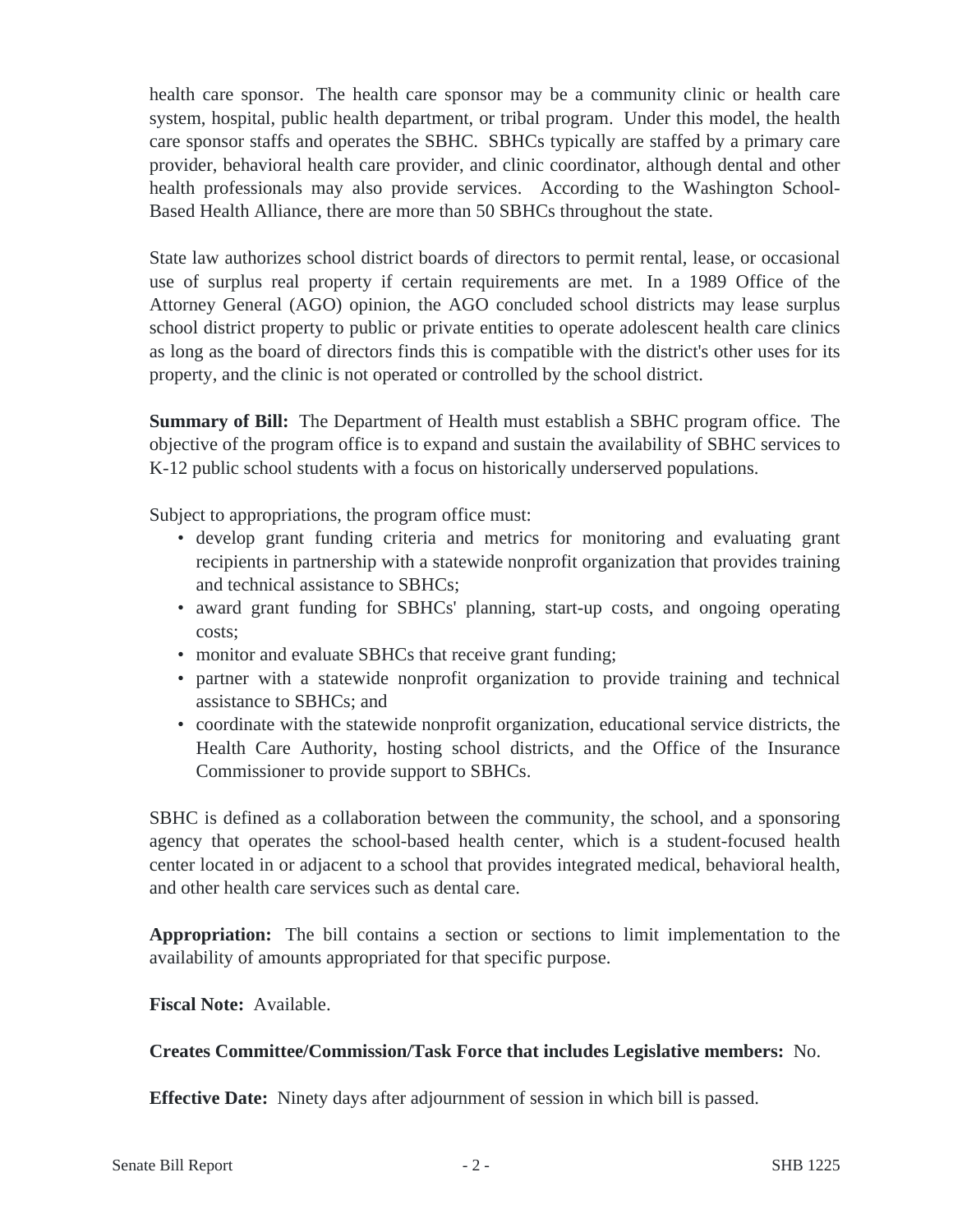**Staff Summary of Public Testimony:** PRO: This bill is product of a work group that identified barriers for communities to create and sustain SBHCs. SHBCs operate across the state have been in existence for over 30 years. There are over 55 SBHCs in the state. They provide youth and families with better access to health services. This bill passed with bipartisan support out of the house because of the SBHCs understand community partnerships are what is best and engage in community conversations about what makes most sense for that community. This bill will help provide funding for SBHCs during three critical stages. SBHCs are well-utilized and there has been increasing interest from communities about establishing more. Evidence shows that healthy kids learn better and often barriers to health care exist in communities of color where health disparities already exist. The COVID-19 pandemic has only made these disparities worse. SBHCs bring services to students living in medical desserts where they struggle to access medical, behavioral health and dental services. By separating the schools and the clinics, this bill will help lessen the liability concerns that some school districts have about establishing SBHCs. SBHCs work collaboratively with school nurses and guidance counselors. Most schools do not have a dedicated school nurse or counselor so many refer students to the SBHC. The majority of the students seek behavioral health services from the SBHC. SBHCs help families connect to community resources, provide both short and long-term counseling and respond to students in urgent need. SBHCs are a proven way to remove barriers to care and improve academic performance. They have been shown to decrease absenteeism, increase grades, and reduce lost instructional time. SBHCs must follow consent laws already established for health care. Students must be enrolled by their families with parental consent, minor consent laws apply to reproductive health and mental health similar to what they would access in the community. The need for SBHC services is high and funding is challenging because much of the care is uncompensated. Students often receive more time with the provider than they would in a community setting. The bill provides for local and school-district control over their SBHC.

CON: We are concerned the SBHC program will be under the Department of Health (DOH) and that DOH will take a one-size-fits all approach. This will take control away from local communities about what happens in their schools. The bill gives too much power and money to DOH. It is not transparent what processes, procedures and other requirements DOH will mandate under this program. Public funds should not be provided for a state program and should not be taken away from other local programs. No case has been made for a state office to implement this local program.

**Persons Testifying:** PRO: Representative Monica Jurado Stonier, Prime Sponsor; Sandy Lennon, Washington School-Based Health Alliance; Tom Seigel, Bethel School District; Heidi Zamora, Washington State PTA; Christy Krutulis, Walla Walla Public Schools; Mike Wiser, CHAS Health; Laura Aguilar-Flores, Student; Jennifer Kreidler-Moss, Peninsula Community Health Services; Brenda Rogers, Washington State School Directors' Association; Talia See, Justice For Girls; Julie Salvi, Washington Education Association.

CON: Sharon Hanek; Margaret Lee; Robert Runnells.